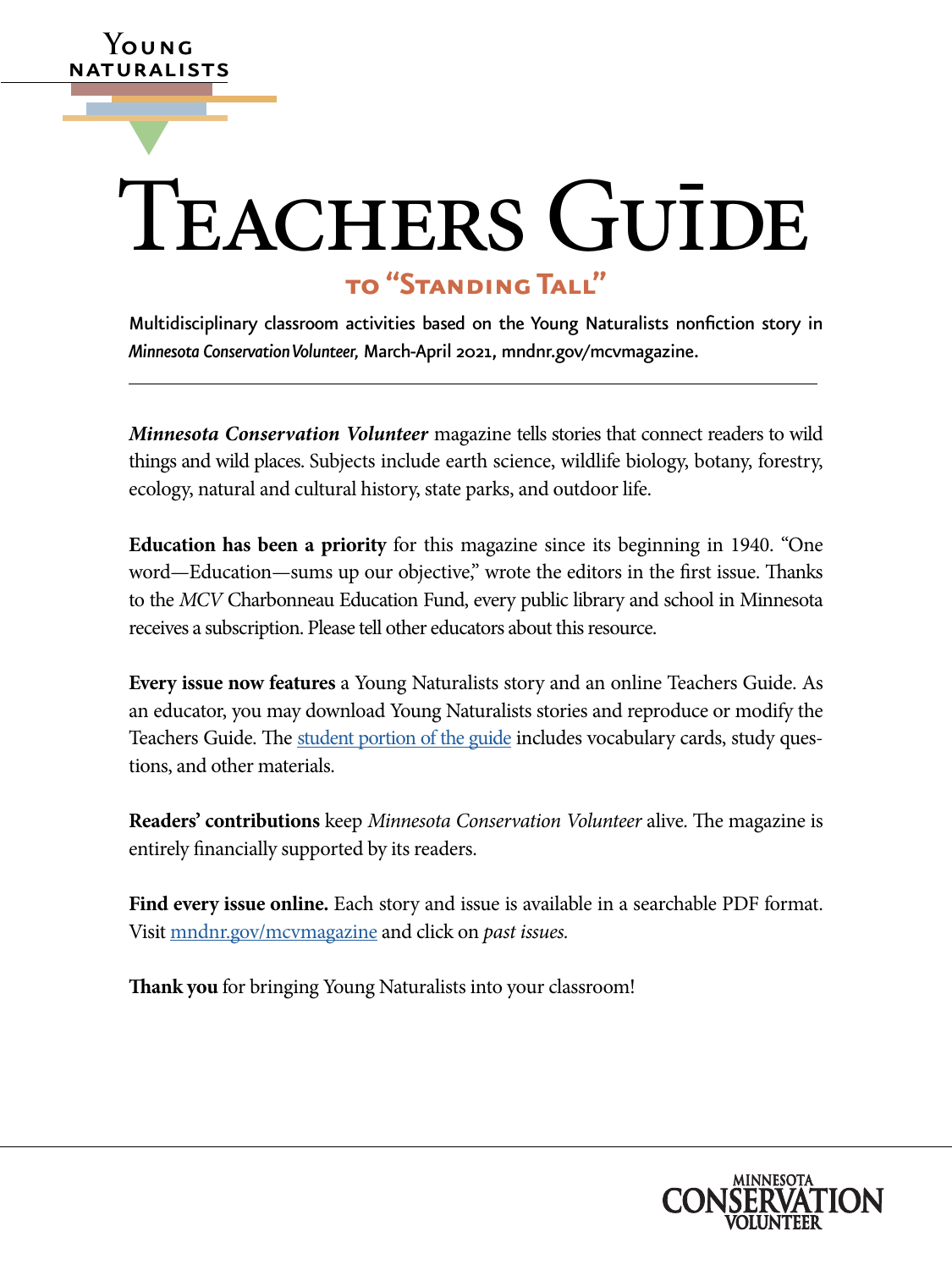# **"Standing Tall"**

Multidisciplinary classroom activities based on the Young Naturalists nonfiction story in *Minnesota Conservation Volunteer,* March-April 2021, [mndnr.gov/mcvmagazine.](http://www.mndnr.gov/mcvmagazine)



**SUMMARY.** Sandhill cranes are becoming increasingly common in Minnesota. This feature introduces young naturalists to the life history and unique traits of this big bird that can often be seen in farm fields in the spring and summer.

**Suggested reading levels.** Third through middle school grades

**MATERIALS.** KWL organizer; optional resources include dictionaries, video viewing equipment, Internet access and other print and online resources your media specialist may provide.

**PREPARATION TIME.** 15–30 minutes, not including time for extension activities.

**ESTIMATED INSTRUCTION TIME.** 30–60 minutes, not including extension activities.

**Minnesota academic standards applications.** "Standing Tall" activities described below may be used to support some or all of the following Minnesota Department of Education standards for students in grades 3–8:

**Science (\*coding is based on the 2019 commissioner approved draft of MN Academic Standards in Science) Science and Engineering Practices**

1.Asking questions and defining problems.

- 2. Developing and using models.
- 4. Analyzing and interpreting data.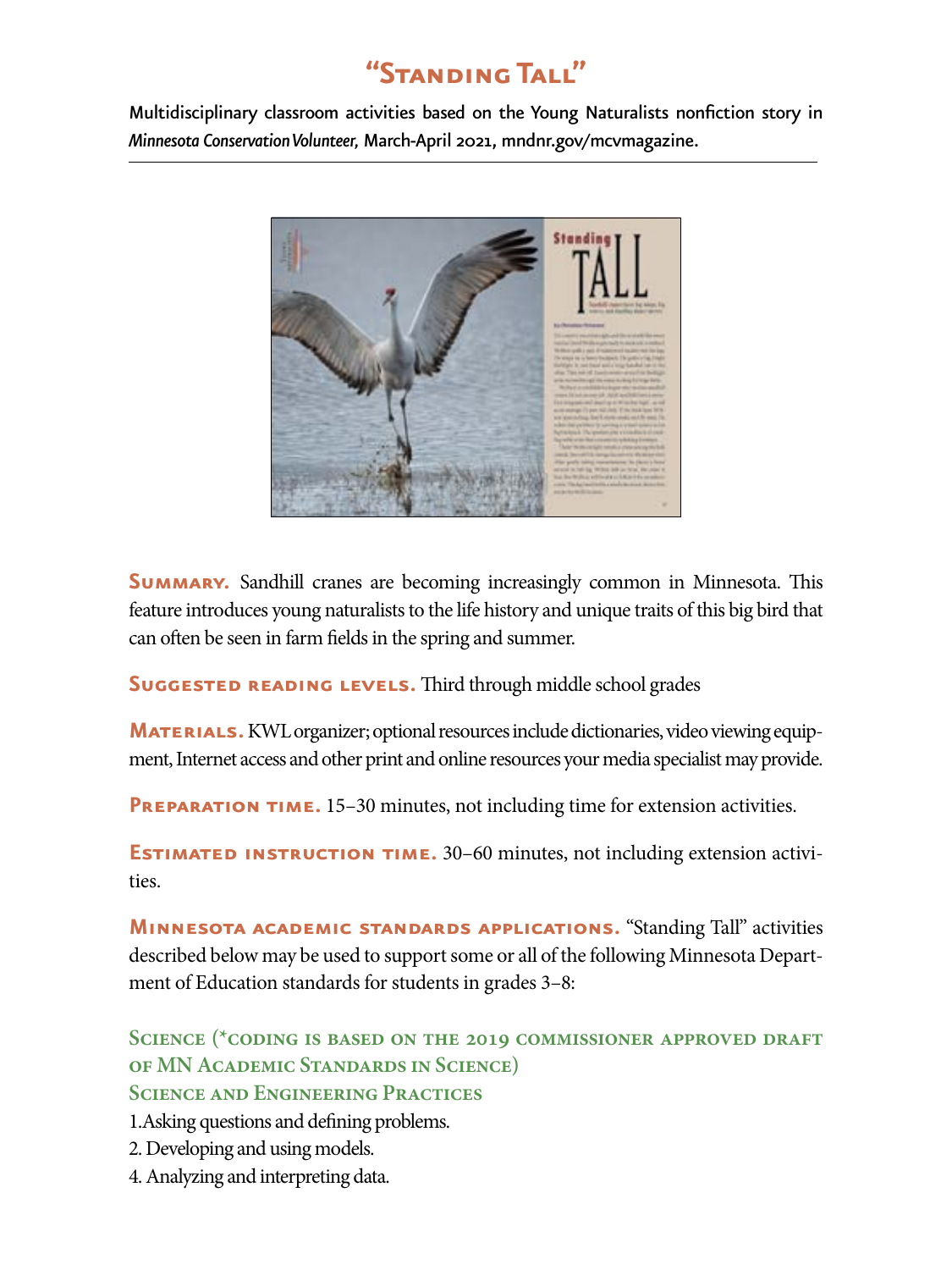- 7. Engaging in argument from evidence.
- 8. Obtaining, evaluating, and communicating information.

# **Crosscutting concepts**

2. Cause and effect

6. Structure and function

7. Stability and change

**Disciplinary Core Ideas**

Life Sciences 2: Ecosystems: Interactions, energy, and dynamics

Earth and Space Sciences 3: Earth and human activity

### **Math**

Data Analysis and Probability (Benchmark 9-11.414)

# **Social Studies**

Citizenship and Government (Benchmarks 4.1.1.1.1, 4.1.4.6.1, 5.1.1.1.2,

6.1.1.1.1., 6.1.5.10.1, 7.1.1.1.1, 8.1.1.1.1)

Economics (Benchmarks 5.2.1.1.1, 7.2.1.1.1, 8.2.1.1.1)

Geography (Benchmark 4.3.4.9.1)

**Arts**

Artistic Process: Create or Make (Benchmarks 0.2.1.2.1., 0.2.1.5.1, 0.3.1.5.1,

4.1.3.2.1., 4.2.1.2.1, 4.2.1.5.1, 6.1.2.2.1., 6.2.1.2.1., 6.2.1.5.1)

**English Language Arts**

**Reading Benchmarks: Informational Text**

Key Ideas and Details (Benchmarks 3.2.1.1, 3.2.3.3, 4.2.1.1, 4.2.3.3, 5.2.1.1,

5.2.3.3, 6.5.1.1, 7.5.1.1, 8.5.1.1)

Craft and Structure (Benchmarks 3.2.4.4, 4.2.4.4, 5.2.4.4, 6.5.4.4,

7.5.4.4, 8.5.4.4)

Integration of Knowledge and Ideas (Benchmarks 3.2.7.7, 3.2.8.8, 3.2.9.9,

4.2.7.7, 4.2.8.8, 4.2.9.9, 5.2.7.7, 5.2.8.8., 5.2.9.9, 6.5.7.7, 6.5.8.8, 7.5.8.8,

8.5.8.8)

**Speaking, Viewing, Listening and Media Literacy**

Comprehension and Collaboration Benchmarks 3.8.1.1, 4.8.1.1, 5.8.1.1, 6.9.1.1, 7.9.1.1, 8.9.1.1)

Presentation of Knowledge and Ideas (Benchmarks 3.8.4.4, 4.8.4.4., 5.8.4.4, 6.9.4.4, 7.9.4.4, 8.9.4.4)

**Language benchmarks**

Vocabulary Acquisition and Use (Benchmarks 3.10.4.4, 4.10.4.4, 5.10.4.4, 6.11.4.4, 6.11.6.6, 7.11.4.4, 7.11.6.6, 7, 8.11.4.4, 8.11.6.6)

**Reading benchmarks**: **Literacy in Science and Technical Subjects** Key Ideas and Details (Benchmarks 6.13.1.1, 6.13.2.2)

**Writing benchmarks**

Text Types and Purposes (Benchmarks 3.6.1.1, 3.6.2.2, 4.6.1.1, 4.6.2.2, 5.6.2.2, 5.6.1.1, 6.7.1.1, 7.7.1.1, 8.7.1.1)

Research to Build and Present Knowledge (Benchmarks 3.6.7.7, 4.6.7.7, 5.6.7.7,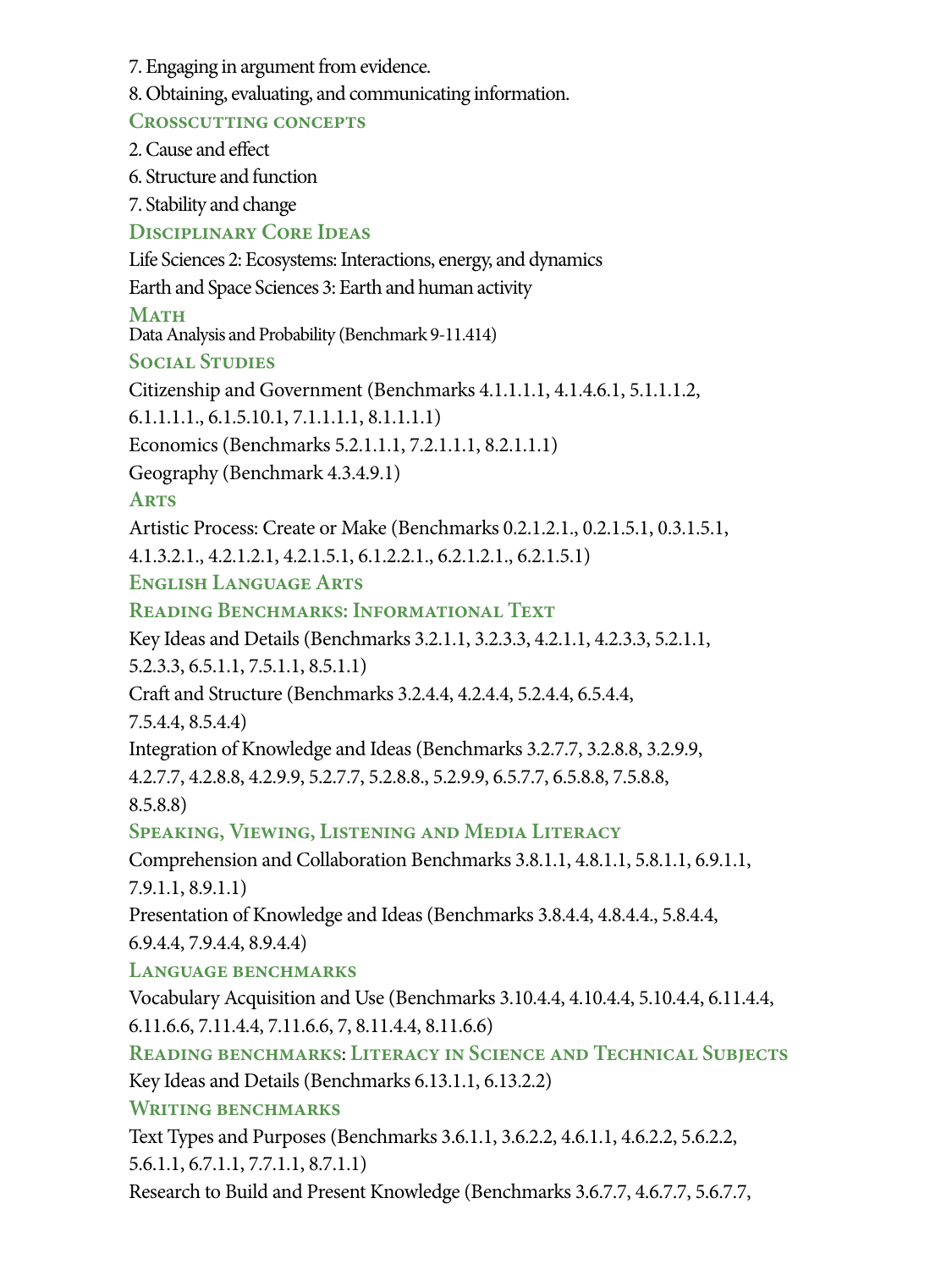#### 6.7.7.7, 7.7.7.7, 8.7.7.7)

**Writing benchmarks: Literacy in Science and Technical Subjects** Research to Build and Present Knowledge (Benchmark 6.14.7.7)

For current, complete Minnesota Academic Standards, see the [Department of Education web](http://www.education.state.mn.us)[site.](http://www.education.state.mn.us) Teachers who find other connections to standards may contact *Minnesota Conservation Volunteer*.

**PREVIEW.** Start by telling students you are going to show them a picture of a Minnesota bird that is taller than they are. Invite them to guess what the bird is and where it is found. Show students a picture of a sandhill crane in a field. Are they surprised that such a big bird can be found in Minnesota? That it can actually fly? Then divide them into small groups to do a [KWL activity.](http://www.nea.org/tools/k-w-l-know-want-to-know-learned.html) Within the groups, have students describe what they know (K) about sandhill cranes and what they wonder (W) about them Give each student [a copy of the organizer](http://www.teach-nology.com/web_tools/graphic_org/kwl) and encourage each to make notes during the group discussion. As you read and discuss the article you can compile a list of what they learn (L) while reading the article and related materials and participating in extension activities.

**VOCABULARY PREVIEW.** You can find a copy-ready vocabulary list at the end of this guide. Feel free to modify it to fit your needs. Share the words with you students and invite them to guess what they think they mean. Tell them you will be reading a story that will help them understand these words so they can use them in the future! As your students encounter these vocabulary words in the story, you may want to encourage them to infer meaning using context clues, such as other words in the sentence or the story's illustrations. Students also could be encouraged to compare their inferences as to what the words mean with their earlier guesses and with the definitions from the vocabulary list.

**STUDY QUESTIONS OVERVIEW.** Preview the study questions with your class before you read the article. Then read the story aloud. Complete the study questions in class, in small groups, or as an independent activity, or use them as a quiz.

**ADAPTATIONS.** Read aloud to special needs students. Abbreviate the study questions or focus on items appropriate for the students. Adapt or provide assistance with extension activities as circumstances allow.

**ASSESSMENT.** You may use all or part of the study guide, combined with vocabulary, as a quiz. Other assessment ideas include: (1) Ask students to describe what they learned about red-winged blackbirds. See the "learned" list from your KWL activity. (2) Have students write multiple-choice, true-false, or short-answer questions based on the article. Select the best items for a class quiz. (3) Have students create posters, podcasts, or videos to share their new knowledge with others.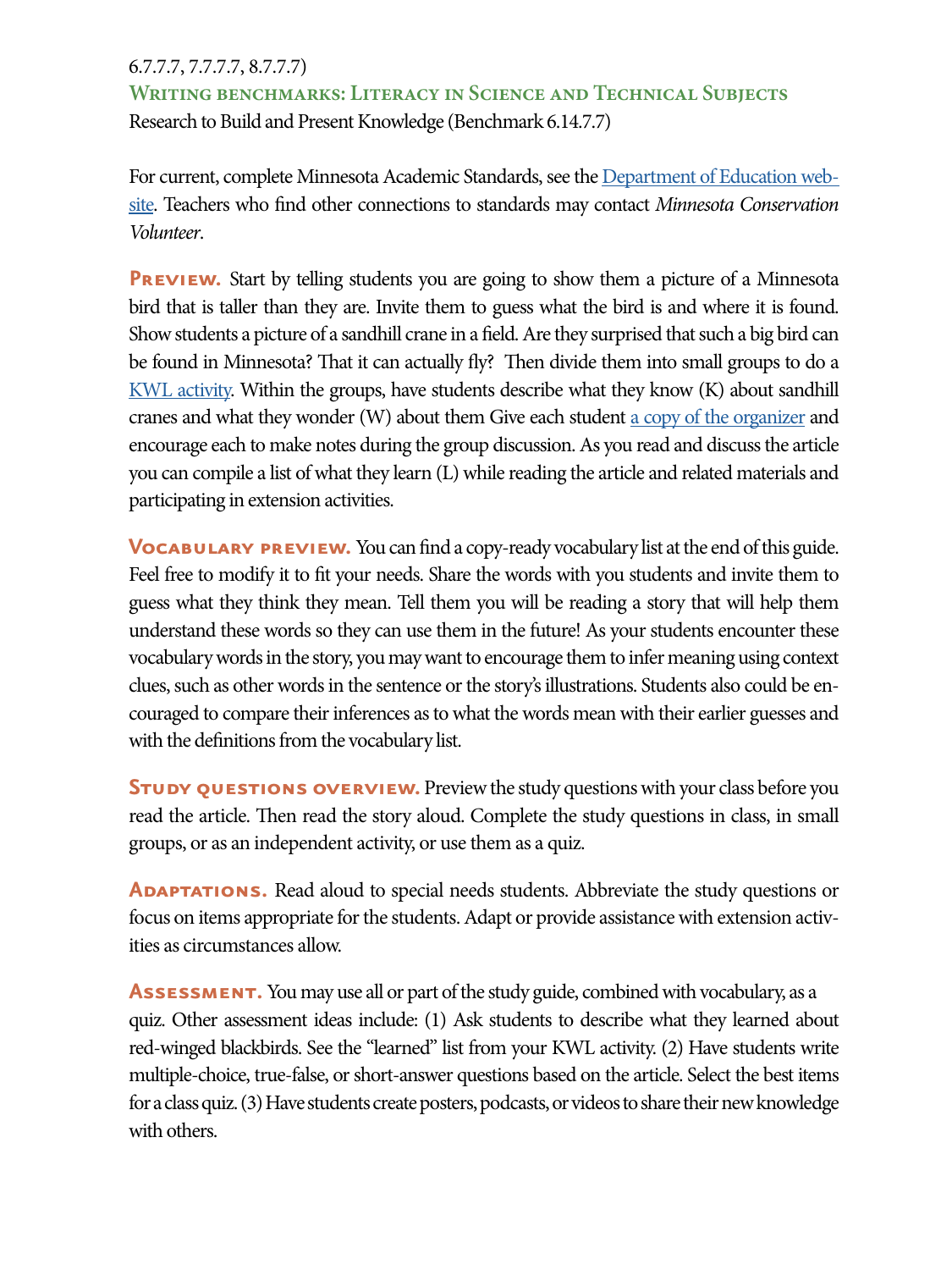**EXTENSION ACTIVITIES.** Extensions are intended for individual students, small groups, or your entire class. Young Naturalists articles provide teachers many opportunities to make connections to related topics, to allow students to follow particular interests, or to focus on specific academic standards.

1. Whooping crane conservation offers an incredible story of innovation, dedication, and persistence. Watch one or more of the videos listed below, and explore resources for students on the [International Crane foundation website](https://savingcranes.org/education/see-how-they-grow/). Then discuss: Why are people putting so much time, money, and effort into saving this bird from extinction? What worked, and what didn't? What lessons might we learn from this story about protecting species that are not yet endangered?

# 2. Make [origami cranes](https://savingcranes.org/education/origami-cranes/).

3. In nature, red is sometimes a warning sign. Sometimes it serves the purpose of attracting mates. How does having a red head help a sandhill crane survive and thrive? Put on your internet detective caps and find out!

4. The story starts with a scientist banding a sandhill crane. Invite a bird bander to speak to your class about the how and why of bird banding. Invite students to choose a Minnesota bird and look into what we have learned about that bird from banding.

5. The [website of the International Crane Foundation](http://z.umn.edu/sandhill) shows where people have reported seeing sandhill cranes. Check it periodically over the course of the spring or fall to watch the migration. Graph the number of birds over time. What shape of curve would you predict? Use this exercise as an introduction to different kinds of curves (asymptotic, sigmoid, bell, etc.) used to represent changes in population over time and what they tell us about the forces that shape population sizes.

6. The Migratory Bird Treaty Act played a huge role in the recovery of sandhill cranes after populations plummeted in the late 1800s. It has been reinterpreted in recent years to not include unintentional harm to migratory birds. Plan and conduct a Lincoln-Douglas debate around whether the act should apply to incidental harm. Or students could write an opinion piece with supporting reasons and information.

7. The crane represents one of seven Anishinaabe (Ojibwe) clans. Use [the lesson plan](https://indianed.mpls.k12.mn.us/uploads/clan_system.pdf) to learn more about the Ojibwe clan system. If possible, invite an Ojibwe speaker to explore the role of the crane in Ojibwe culture.

8. How can something as big as a sandhill crane fly? Use internet explorations of bird flight as a launchpad for learning about the four forces that act on an object to help it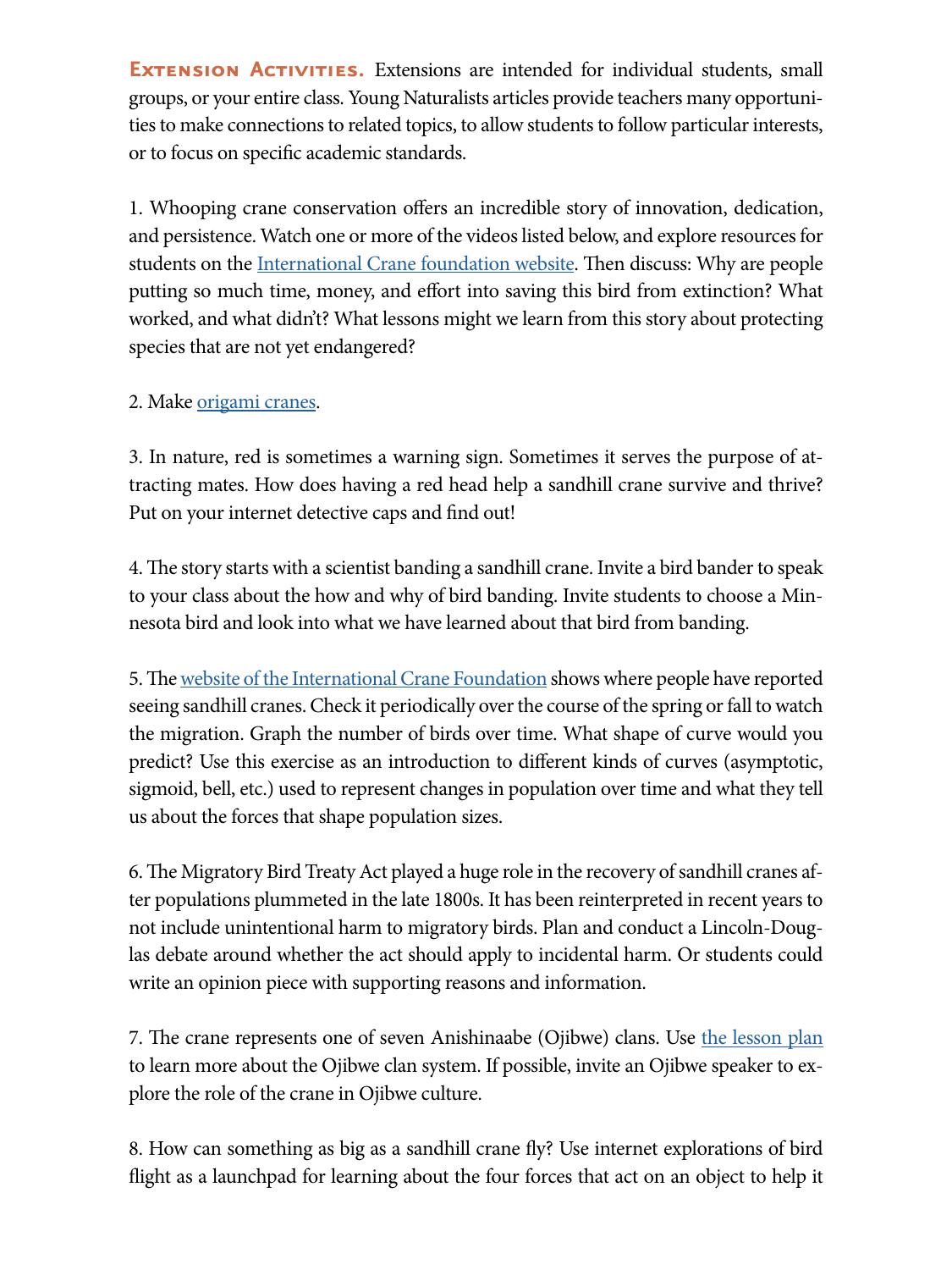become and remain airborne.

9. Numerous efforts and actions raised awareness among the public and garnered support toward the passage of the Migratory Bird Treaty Act. Women were often blamed for the destruction of migratory bird populations due to their fashion interest in feather-decorated hats. However, women were also instrumental to helping shift public demand from feathered hats to bird-free alternatives like the "Audobonnet" from silk and ribbon. Florence Merriam Bailey organized a local chapter of the Audubon Society in 1886, encouraging the public to appreciate the beauty of birds in their natural habitats. Bailey also wrote books to help nonexperts identify and appreciate birds. Another example is Lilli Lehmann, a German opera star, who encouraged women to not wear feathers by providing autographs only if they promised not to do so. These examples can be a starting point for student investigations of lesser-known conservationists, and particularly a diversity of conservationists, who have been instrumental in supporting wildlife.

10. Ornithologist and naturalist John Audubon was one of the first artists to capture the images of birds in their natural habitats. He had a unique style, which has been described as making viewers feel as though the birds are looking at them, so they feel as though they have a connection to the birds. Encourage students to view different samples of Audubon's paintings and ask their thoughts on how his style of depicting the birds has been described. Using Audubon's work as an inspiration, have students create watercolor paintings of the sandhill crane with the aim of helping others connect to cranes through their artwork.

11. Some people think that the demand for birds at the turn of the 20th century was in part fueled by people feeling more and more distant from nature. Strangely, people may have used worn bird feathers on their hats to feel connected to the natural world. Today, there are also concerns about people feeling more distant from nature, especially as technology prompts more indoor lifestyles. Encourage students to discuss whether they agree with this perspective, and why or why not. Older students might be encouraged to look into this further, reading online sources about connections and/or disconnections to nature, and how this may relate to the conservation of birds and wildlife more broadly. A good starting point is the [Children Nature Network website](https://www.childrenandnature.org/).

#### **Web Resources**

**Minnesota DNR** [Minnesota DNR Teachers' Resources](http://www.dnr.state.mn.us/education/teachers/index.html) **Cranes** Cranes: Symbols of Survival **Sandhill Cranes** [Sandhill Cranes \(Minnesota DNR\)](https://www.dnr.state.mn.us/birds/sandhillcrane.html)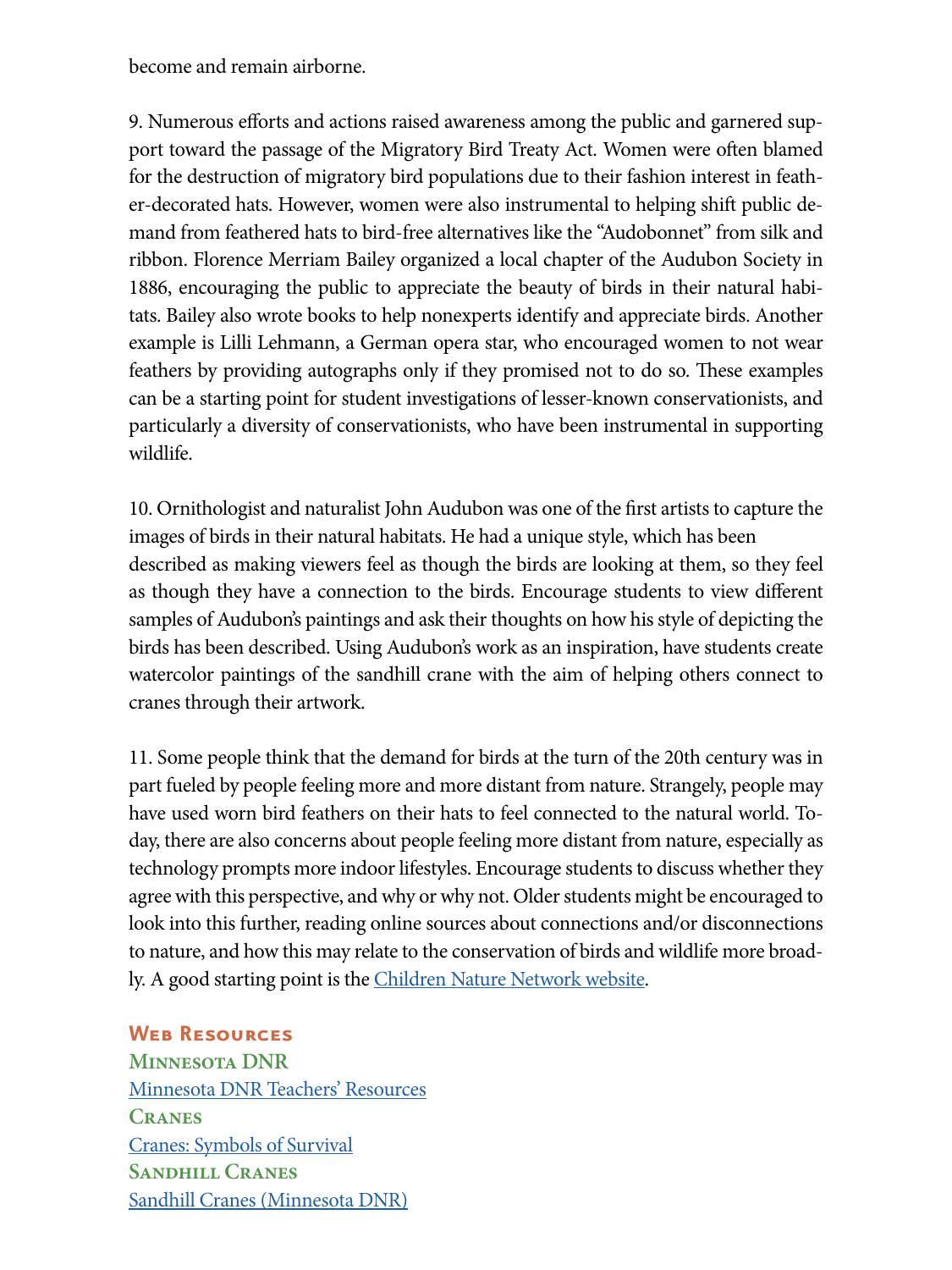**Whooping Cranes** [Flight to Survive: Saving Whooping Cranes](https://www.youtube.com/watch?v=Ye4Swf3-yDM) **Related MCV articles** [Breakfast With Cranes](https://webapps15.dnr.state.mn.us/volunteer_index_api/past_issues/article_pdf?id=8350) [The Resilience of Sandhill Cranes](https://webapps15.dnr.state.mn.us/volunteer_index_api/past_issues/article_pdf?id=8349) **Videos** [Sandill Cranes Dancing](https://www.youtube.com/watch?v=a_O40AC9EpM) [Thousands of Cranes Take Flight in One of Earth's Last Great Migrations](https://www.youtube.com/watch?v=COkT0Rx9gEI)

#### **Study questions answer key**

1. Name two things that make sandhill cranes hard to study. **1) they are big 2) they startle easily**

- 2. Which of these are places sandhill cranes nest? Choose all that apply.
- a. farm fields
- **b. wet meadows**
- c. upland forests
- **d. wetlands**
- **e. grasslands**

3. Name two ways in which whooping cranes and sandhill cranes are similar. **Answers may vary but may include: They both have round bodies, dark bills, slender necks, leathery legs. (Accept but push back on answers such as "They both have two legs" or "They both are birds.").** 

4. Name two ways in which whooping cranes and sandhill cranes are different. **Answers may vary but may include: Whooping cranes are white while sandhills are gray. Whooping cranes have black wingtips but sandhills don't. Whooping cranes have a red mask while sandhills has a red spot where its beak meets its face.**

5. Name four things that sandhill cranes eat. **Answers may vary. Foods mentioned in the article include grain, berries, plant roots, worms, crayfish, insects, snakes, mice, grubs, caterpillars, crop seedlings**

6. Where do Minnesota sandhills spend their winter? a. the Texas coast b. the southeastern U.S. c. Minnesota **d. a & b** e. b & c

7. Why is Nebraska's Platte River important for sandhill cranes? **It provides them with**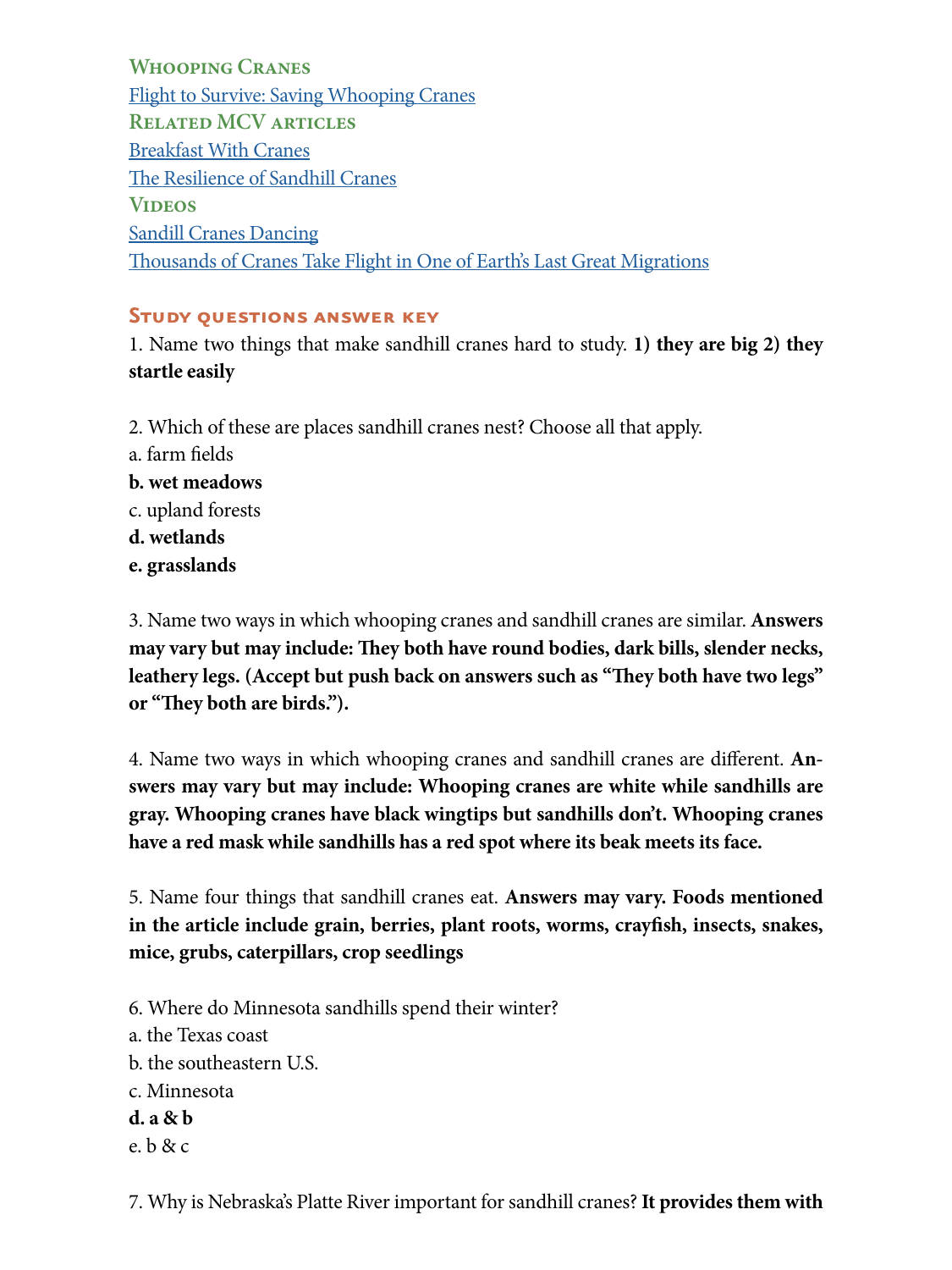### **a stopover spot when migrating to or from Texas.**

8. What did the Migratory Bird Treaty Act of 1918 do? **It made it illegal to hunt or collect birds that migrate.**

- 9. What is a young sandhill crane called?
- a. chick
- **b. colt**
- c. sandling
- d. pipsqueak

10. How many sandhill cranes live in Minnesota? **Around 15,000.**

11. True or false: Sandhill cranes are endangered. **False. Populations are healthy and spreading**.

\_\_\_ They hide, so it is hard to find them.

- **\_X\_** They are uncommon because the places they lived were cleared for farming.
- \_\_\_ They have a hard time finding their way around in a thick aspen forest.
- **\_X\_** They are uncommon because too many were hunted.

12. How is the range of sandhill cranes changing in Minnesota? **The breeding grounds of the Midcontinental and Eastern populations are starting to overlap in the central part of the state.** 

**13.** Name two things that eat sandhill cranes**. Great-horned owls, foxes**

Challenge Question: **What percent of the world's crane species are found in Minnesota? 2/15 x 100 = 13 percent.**

#### **Minnesota comprehensive assessments answer key.**

1. Why was Wolfson looking for sandhill cranes? **He wanted to put bands on their legs so he and others could track their location and learn how healthy their populations are.**

2. What are four traits you can use to tell sandhill cranes and great blue herons apart? **Answers may vary but may include: Great blue heron has a stripe above its eyes; sandhill crane has a red forehead; sandhill crane lacks feathers on its crown; great blue herons fly alone; great blue herons forage in shallow water, while sandhills forage in fields, mud, or soil.**

3. \_\_\_\_\_\_\_\_\_\_\_\_\_\_\_ and \_\_\_\_\_\_\_\_\_\_\_\_\_ help sandhills save energy while they're migrating (**wind and thermals**)**.**